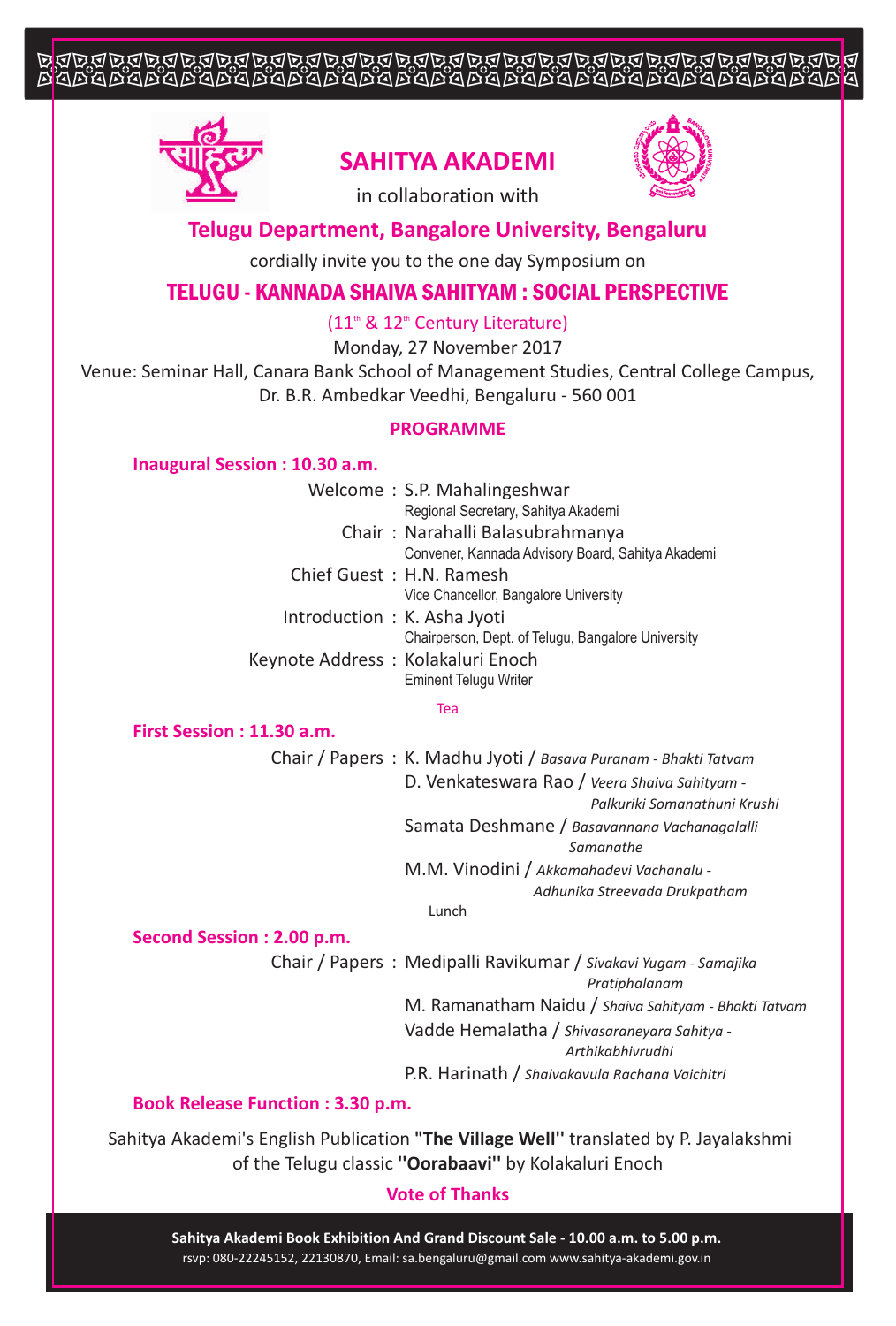# 







.<br>తెలుగు శాఖ, బెంగకూరు విశ్వవిద్యాలయం, బెంగకూరు

సంయుక్త ఆధ్వర్యంలో

## తెలుగు – కన్నడ శైవసాహిత్యం : సామాజిక దృక్పథం  $(11-125$  శతాబ్దాలు సాహిత్యం)

ఒకరోజు సదస్సుకు సాహిత్యప్రియలందరికీ సాదర ఆహ్వానం

సోమవారం,  $27$  నవంబర్  $2017$ 

వేదిక: సెమినార్ హాలు, కెనరా బ్యాంక్ స్మూల్ ఆఫ్ మేనేజ్మెంట్ స్టడీస్, సెంట్రల్ కాలేజు [ప్రాంగణం,

 $\overline{a}$ . బి.ఆర్. అంబేద్కర్ వీధి, బెంగళూరు - 560 001

కార్య|కమం

## |పారంభోత్సవం : ఉదయం 10.30 గంటలకు

|  | స్వాగతం : ఎస్.పి. మహాలింగేశ్వర్                    |
|--|----------------------------------------------------|
|  | పాంతీయ కార్యదర్శి, సాహిత్య అకాదెమి                 |
|  | అధ్యక్షులు : నరహళ్ళి బాలసుబ్రహ్మణ్య                |
|  | సంచాలకులు, కన్నడ సలహా మండలి, సాహిత్య అకాదెమి       |
|  | ముఖ్య అతిథి: హెచ్.ఎన్. రమేశ్                       |
|  | కులపతి, బెంగళూరు విశ్వవిద్యాలయం                    |
|  | పరిచయం : కె. ఆశా జ్యోతి                            |
|  | శాఖాధ్యక్షులు, తెలుగు శాఖ, బెంగళూరు విశ్వవిద్యాలయం |
|  | కీలకోవన్యాసం : కొలకలూరి ఇనాక్                      |
|  | పముఖ తెలుగు రచయిత                                  |

తేనీరు

#### మొదటి సదస్సు : ఉదయం  $11.30$

అధ్యక్షులు / ప(తాలు: కె. మధు జ్యోతి / బసవ పురాణం - భక్తి తత్వం దార్ల వెంకటేశ్వరరావు / వీరకైవ సాహిత్యం – పాల్కురికి సోమనాథుని కృషి సమతా దేశమానె / బసవజ్ఞ వచనగళల్లి సమానతె ఎమ్.ఎమ్. వినోదిని / అక్కమహాదేవి వచనాలు – ఆధునిక స్త్రీవాద దృక్పథం

## భోజనం

## రెండో సదస్సు : మధ్యాహ్నం  $2.00$

అధ్యక్షులు / ప(తాలు : మేడిపల్లి రవికుమార్ / శివకవి యుగం – సామాజిక వ్రతిఫలనం ఎమ్. రామనాథం నాయుడు / శైవ సాహిత్యం - భక్తి తత్వం వడ్డె హేమలత / శివశరణెయర సాహిత్య – అర్థికాభివృద్ధి పి.ఆర్. హరినాథ్ / శైవకవుల రచనా వైచితి

## పుస్తకావిష్మరణ : మధ్యాహ్నం  $3:30$

సాహిత్య అకాదెమి (పచురించిన ఆంగ్లానువాదం **"ది విలేజ్ వెల్" –** పి. జయలక్ష్మి అనువదించిన కొలకలూరి ఇనాక్ గారి తెలుగు కద "ఊరబావి"

## వందన సమర్పణ

సాహిత్య అకాదెమి పుస్తక ప్రదర్శన మరియు తగ్గింపు అమ్మకం – ఉదయం 10.00 గం. నుండి సాయంత్రం 5.00 గం. rsvp: 080-22245152, 22130870, Email: sa.bengaluru@gmail.com www.sahitya-akademi.gov.in